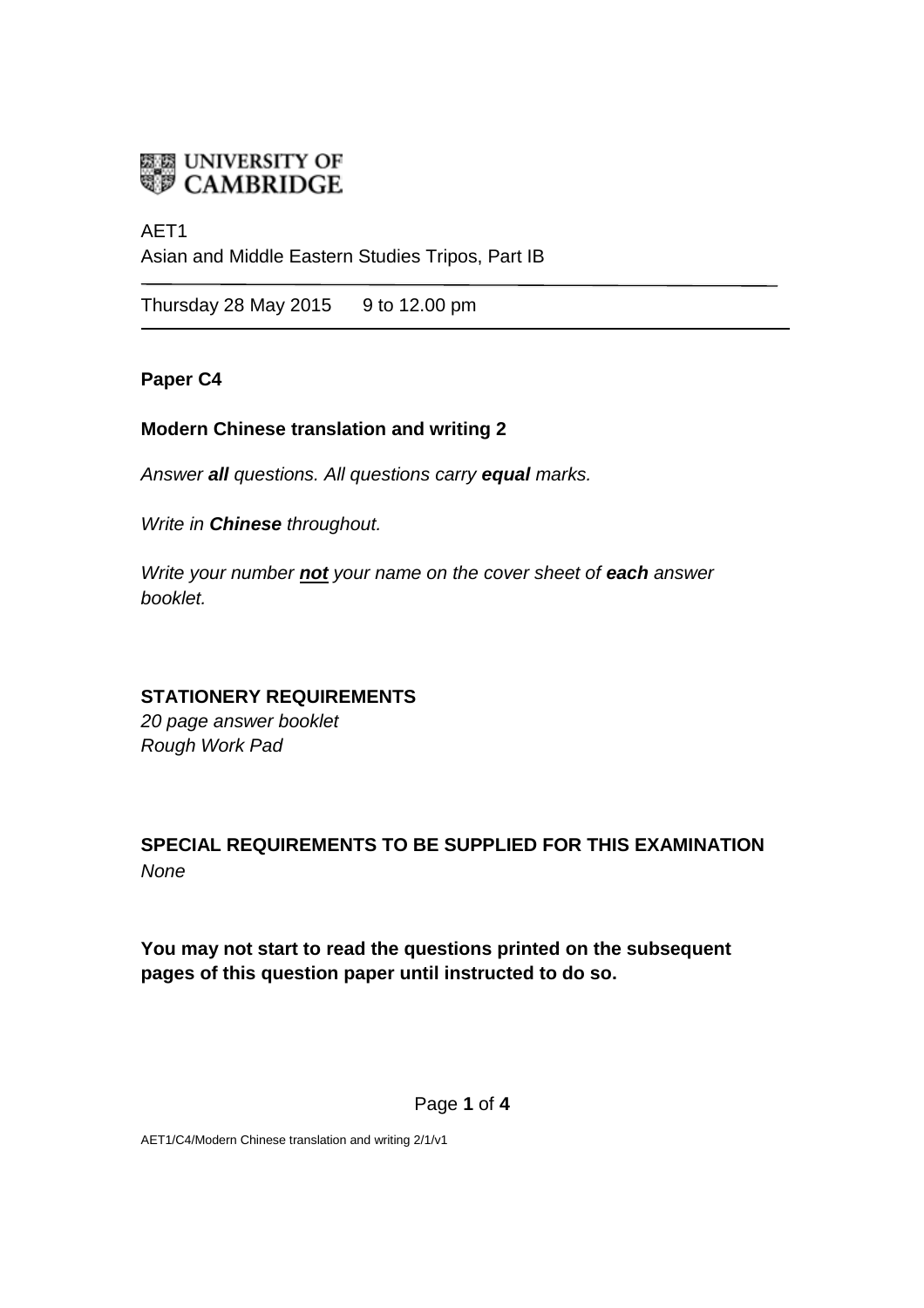#### **1. Translate into Chinese**

Chinese people seem to like the colours red and yellow a lot. The two colours are used for the national flag of the People's Republic of China. They are also the predominant colours in the decorations for major events, such as the flower display in Tian'anmen Square during the National Day holidays. The colour preferences of the Chinese people are influenced by the five elements of metal, wood, water, fire and earth, in addition to geographical locations and weather. China is a huge and geographically diversified country. It is cold in the north so people there like warm colours but it is just the opposite in the south. Of all the warm colours, the Han people like yellow especially. It is said that maybe this is because the Han people originated in the Yellow River Plateau, a region where yellow was the prevailing colour.

As far as the five elements are concerned, the corresponding colours are white, green, black, red, and yellow. Yellow was the colour representing the imperial court in traditional China. It was established as the authoritative colour representing the Emperor during the Han Dynasty more than 2000 years ago. During the Sui Dynasty, yellow was officially designated as the exclusive colour for the imperial family.

During the 1980s and 1990s, taxis in Beijing were all painted yellow. Those taxis were very popular because of low fares. However, they were considered inappropriate for Beijing and were replaced with new models. The new taxis use dark blue with yellow at the bottom, which acts as a reminder of Beijing's imperial tradition.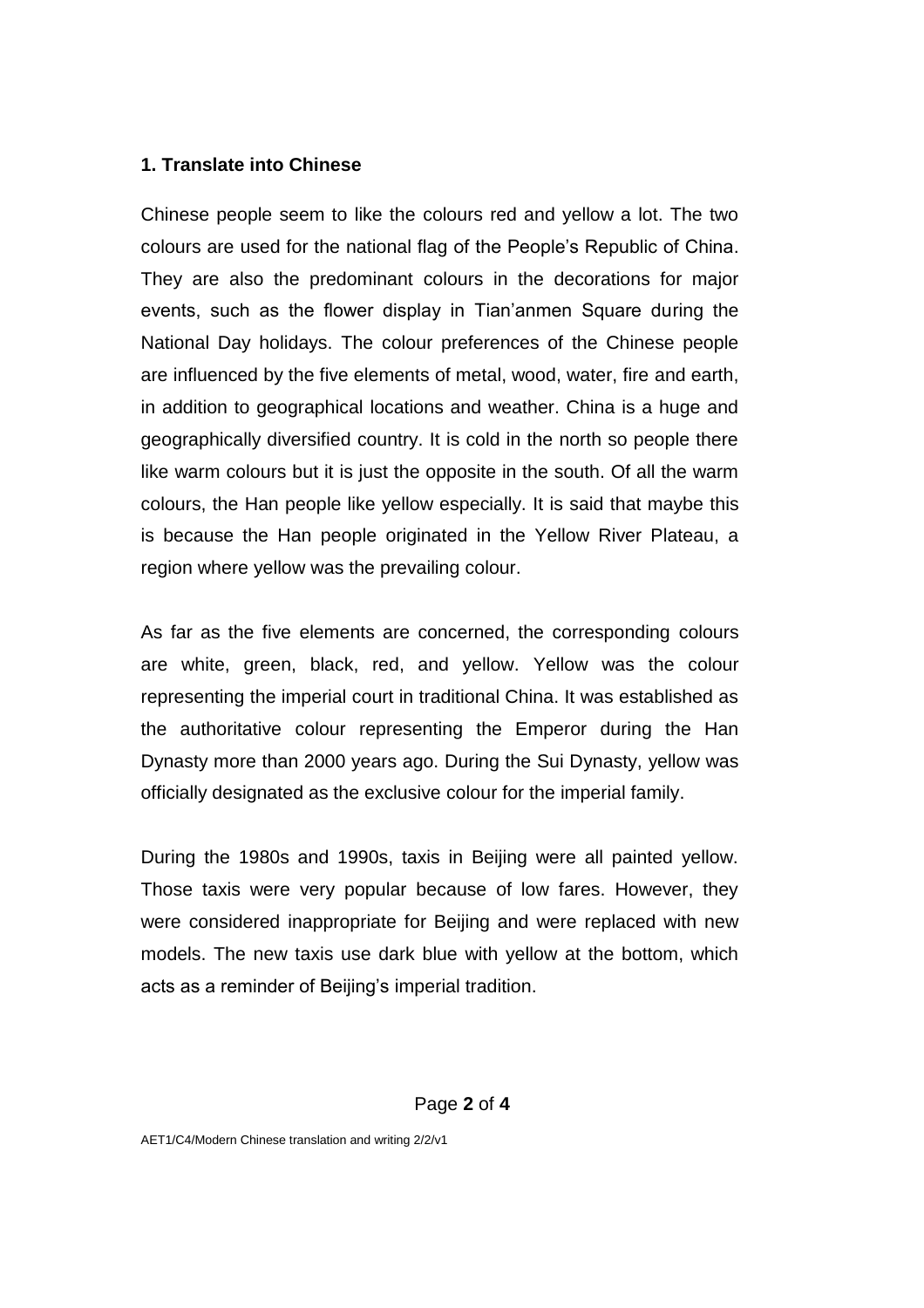### **2. Translate into Chinese**

Once, I was invited to a traditional Beijing household for dinner. It was an eyeopening experience. The girl who invited me was my colleague. Her father was over 60 years old. He didn't eat much but was constantly proposing a toast. His wife was busy cooking in the kitchen the whole time. I asked her to join us but her husband said "No, she doesn't." After dinner, I asked my colleague why her father didn't eat much and why her mother didn't join us. She said that was an old tradition. Her father was there to keep me company because I was a guest of honour and usually women did not eat with the guests.

This experience is not unique. I always feel spoiled to be a guest in a Chinese household. The host usually prepares a sumptuous meal. The kids are sent to the neighbours so the guests can have a peaceful meal. Usually, they would start preparing for our visit days ahead. Even though there would be a lot of food on the table, the host would still say "We don't have much, so please make do with what we have cooked." They keep putting food on my plate despite the fact I may not like certain dishes. I usually feel very embarrassed. Some hosts even force their children to perform a song or recite a poem for me.

This is Chinese hospitality. People want to bring out their best food to welcome the guests. Westerners are different. They don't stay in the kitchen when the guests have arrived. They want to socialize with the guests rather than simply showing hospitality.

(TURN OVER)